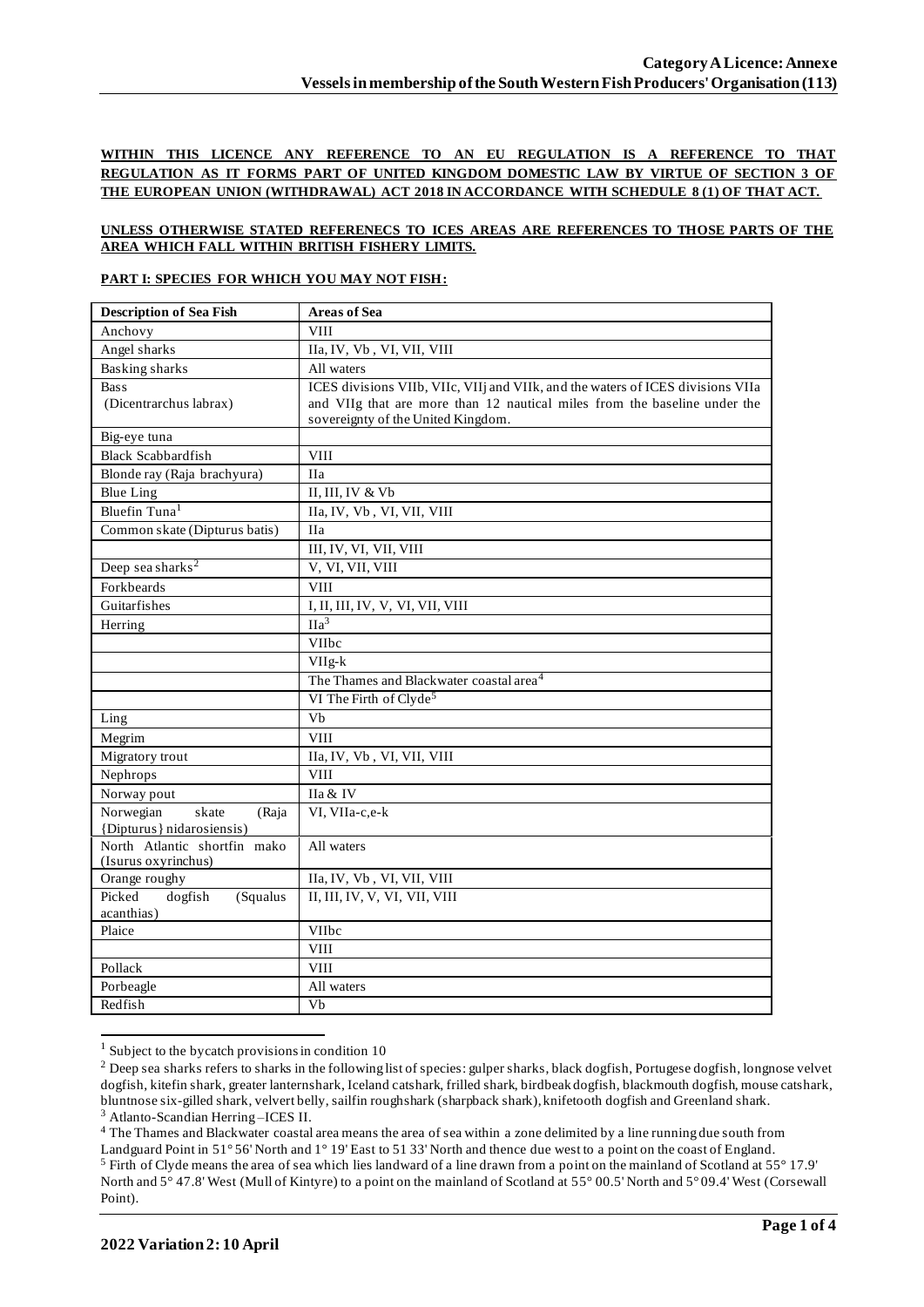## **Category ALicence: Annexe Vessels in membership of the South Western Fish Producers' Organisation (113)**

| Roundnose Grenadier                                    | Ш                                            |  |  |  |
|--------------------------------------------------------|----------------------------------------------|--|--|--|
| Salmon                                                 | IIa, IV, Vb, VI, VII, VIII                   |  |  |  |
| Sandeels                                               | Scottish Inshore Waters <sup>6</sup>         |  |  |  |
| Skates and Rays                                        | <b>VIII</b>                                  |  |  |  |
| Small-eyed<br>(Raja<br>ray<br>microocellata)           | IIa, IV, VIa, VIb, VIIa-c, VIIe and VIIh-k   |  |  |  |
| <b>Smooth</b><br>lanternshark<br>(Etmopterus pusillus) | IIa, IV                                      |  |  |  |
|                                                        | I, V, VI, VII, VIII                          |  |  |  |
| Sole                                                   | <b>VIIbc</b>                                 |  |  |  |
|                                                        | <b>VIII</b>                                  |  |  |  |
| Starry Ray (Amblyraja radiata)                         | IIa, IIIa, IV, VIId                          |  |  |  |
| Thornback ray (Raja clavata)                           | <b>IIIa</b>                                  |  |  |  |
| Tope shark (Galeorhinus galeus)                        | When taken with longlines in IIa, IV; and in |  |  |  |
|                                                        | I, V, VI, VII, VIII                          |  |  |  |
| Undulate Ray (Raja undulata)                           | VI                                           |  |  |  |
| White sharks                                           | IIa, IV, Vb, VI, VII, VIII                   |  |  |  |
| White Skate (Rostroraja alba)                          | VI, VII, VIII                                |  |  |  |
| Whiting                                                | <b>VIII</b>                                  |  |  |  |

# **SPECIES FOR WHICH YOU MAY NOT FISH CONTINUED**

| <b>SPECIES</b>              | <b>SEA AREAS</b>                                                              |
|-----------------------------|-------------------------------------------------------------------------------|
| Boarfish (Capros aper)      | VI, VII, VIII                                                                 |
| <b>Greater Silver Smelt</b> | Vb, VI, VII                                                                   |
| Ling                        | IV                                                                            |
|                             | VI, VIII                                                                      |
| Tusk                        | <b>IV</b>                                                                     |
|                             | Vb, VI, VII                                                                   |
| Mackerel                    | IVa Flexibility box <sup>7</sup> (Seasonal closure 15th February – 31st July) |

| <b>DEEP SEA</b>           |                     |
|---------------------------|---------------------|
| <b>Black Scabbardfish</b> | Vb, VI, VII         |
| Blue Ling                 | <b>IIa &amp; IV</b> |
|                           | Vb, VI, VII         |
| Forkbeards                | Vb, VI & VII        |
| Roundnose Grenadier       | Vb, VI, VII         |
|                           | <b>VIII</b>         |

### **PART II: QUOTA LIMITATIONS OF TAC STOCKS**

# **LICENCE HOLDERS ARE REMINDED THAT QUOTA LIMITS ARE IN LIVE WEIGHT.**

For the conversion factors that apply see the bottom of this Annexe.

#### **TAC SPECIES SEA AREA QUOTA LIMIT/ MONTH (UNLESS OTHERWISE STATED)**

Greater Silver Smelt IIa, IV 0.1 tonnes per trip

<sup>&</sup>lt;sup>6</sup> "Scottish inshore waters" means the sea adjacent to the coast of Scotland and to the landward of a limit of 6 nautical miles from the baseline from which the territorial sea is measured, up to the mean high water mark of ordinary spring tides.

 $^7$  Mackerel caught in ICES Division IVa in the periods between 1 August and 15 February shall be recorded against the Western mackerel quota. All other catches of mackerel in ICES Division IVa shall be recorded against the North Sea mackerel quota and shall be subject to any quota limitations set out at **Part II** of this **Annex**.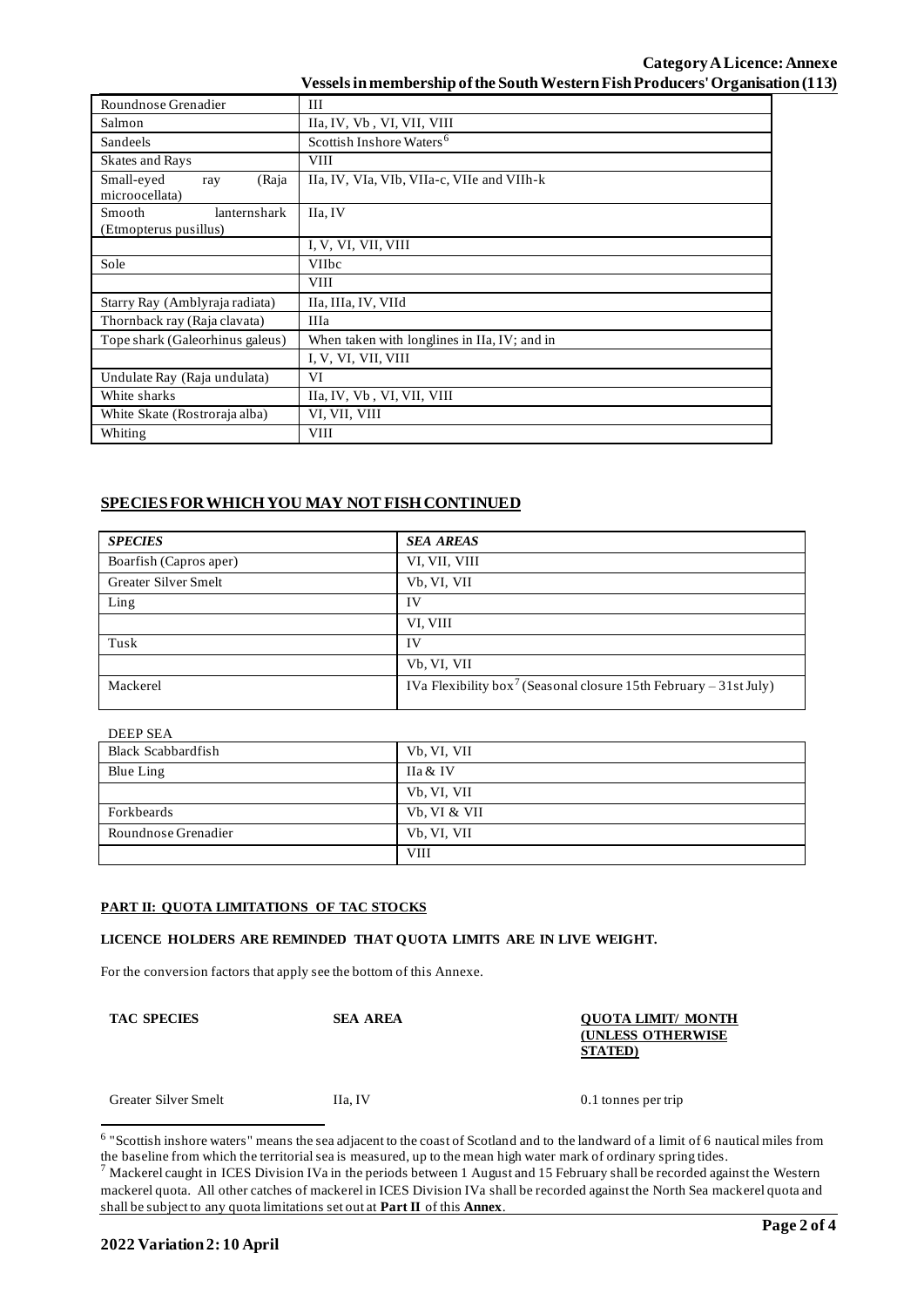| Ling                                | Пa       | 0.1 tonnes per trip |
|-------------------------------------|----------|---------------------|
| Tusk                                | Пa       | 0.1 tonnes per trip |
| Small-eyed ray (Raja microocellata) | $VIIf-g$ | 1.5 tonnes          |

| <b>DEEP-SEA SPECIES</b> | <b>SEA AREA</b>       |
|-------------------------|-----------------------|
| <b>Alfonsinos</b>       | IV, Vb, VI, VII, VIII |
| Black scabbardfish      | IIa, IV               |
| Forkbeards              | IIa, IV               |
| Red seabream            | VI, VII, VIII         |
| Roundnose grenadier     | IIa, IV               |

A quota limitation of **100kgs per fishing trip** will apply, either singly or collectively, to the above deep-sea stocks in the sea areas described.

|  |  |  | Live weight shall be calculated by multiplying landed weight by the conversion factors set out below. |
|--|--|--|-------------------------------------------------------------------------------------------------------|
|  |  |  |                                                                                                       |

| <b>Species</b>              | Code       | Gutted | Gutted $&$<br>Headed | Fillets | Parts       |
|-----------------------------|------------|--------|----------------------|---------|-------------|
| Anglerfish                  | ANF        | 1.22   | 3.0                  |         | $3.0^{8}$   |
| <b>Bass</b>                 | <b>BSE</b> | 1.125  |                      | 2.7     |             |
| <b>Blue Whiting</b>         | <b>WHB</b> | 1.15   |                      |         |             |
| <b>Brill</b>                | <b>BLL</b> | 1.09   | 2.7                  |         |             |
| $\mathrm{Cod}$              | <b>COD</b> | 1.17   | 1.7                  | 2.6     | $1.38^{9}$  |
| Conger Eel                  | <b>COE</b> | 1.125  |                      | 2.7     |             |
| Common Dab                  | DAB        | 1.11   | 1.39                 |         |             |
| Common Sole                 | SOL        | 1.04   |                      | 2.5     |             |
| Flounder                    | <b>FLE</b> | 1.08   |                      | 2.7     | $1.39^{10}$ |
| Greenland Halibut GHL       |            | 1.08   |                      |         |             |
| Halibut                     | <b>HAL</b> | 1.08   |                      | 2.7     |             |
| Haddock                     | <b>HAD</b> | 1.17   | 1.46                 | 2.6     |             |
| Hake                        | <b>HKE</b> | 1.11   | 1.4                  | 2.6     |             |
| Herring                     | <b>HER</b> | 1.12   | 1.19                 |         |             |
| Horse Mackerel              | JAX        | 1.08   |                      |         |             |
| Lemon Sole                  | <b>LEM</b> | 1.05   |                      | 2.5     |             |
| Ling                        | <b>LIN</b> | 1.14   | 1.32                 | 2.64    | $2.8^{11}$  |
| Mackerel                    | MAC        | 1.09   |                      |         |             |
| Megrims                     | LEZ        | 1.06   |                      | 2.5     |             |
| Mullet                      | MUL        | 1.125  |                      | 2.7     |             |
| Nephrops                    | <b>NEP</b> |        |                      |         | $3.0^{6}$   |
| Plaice                      | <b>PLE</b> | 1.05   | 1.39                 | 2.4     |             |
| Pollack                     | POL        | 1.17   | 1.36                 | 2.7     |             |
| Redfish                     | <b>RED</b> | 1.19   |                      |         |             |
| Red Mullet                  | <b>MUR</b> | 1.125  |                      | 2.7     |             |
| Saithe                      | <b>POK</b> | 1.19   | 1.44                 | 2.9     |             |
| Skates & Rays <sup>12</sup> |            | 1.13   |                      |         | $2.09^{13}$ |
| Picked dogfish              | <b>DGS</b> | 1.35   |                      | 2.7     | 2.528       |
| Tope                        | GAG        | 1.125  |                      |         |             |
| Turbot                      | <b>TUR</b> | 1.09   |                      | 2.7     |             |
| Tusk                        | <b>USK</b> | 1.14   |                      |         |             |
| Whiting                     | WHG        | 1.18   | 1.41                 | 2.7     |             |

<sup>8</sup> Tails

<sup>9</sup> Headed

<sup>10</sup> Gutted, headed and skinned

<sup>11</sup> Gutted and salted

 $12$  Species specific codes and ID guides are available from your local fisheries office

<sup>13</sup> Wings